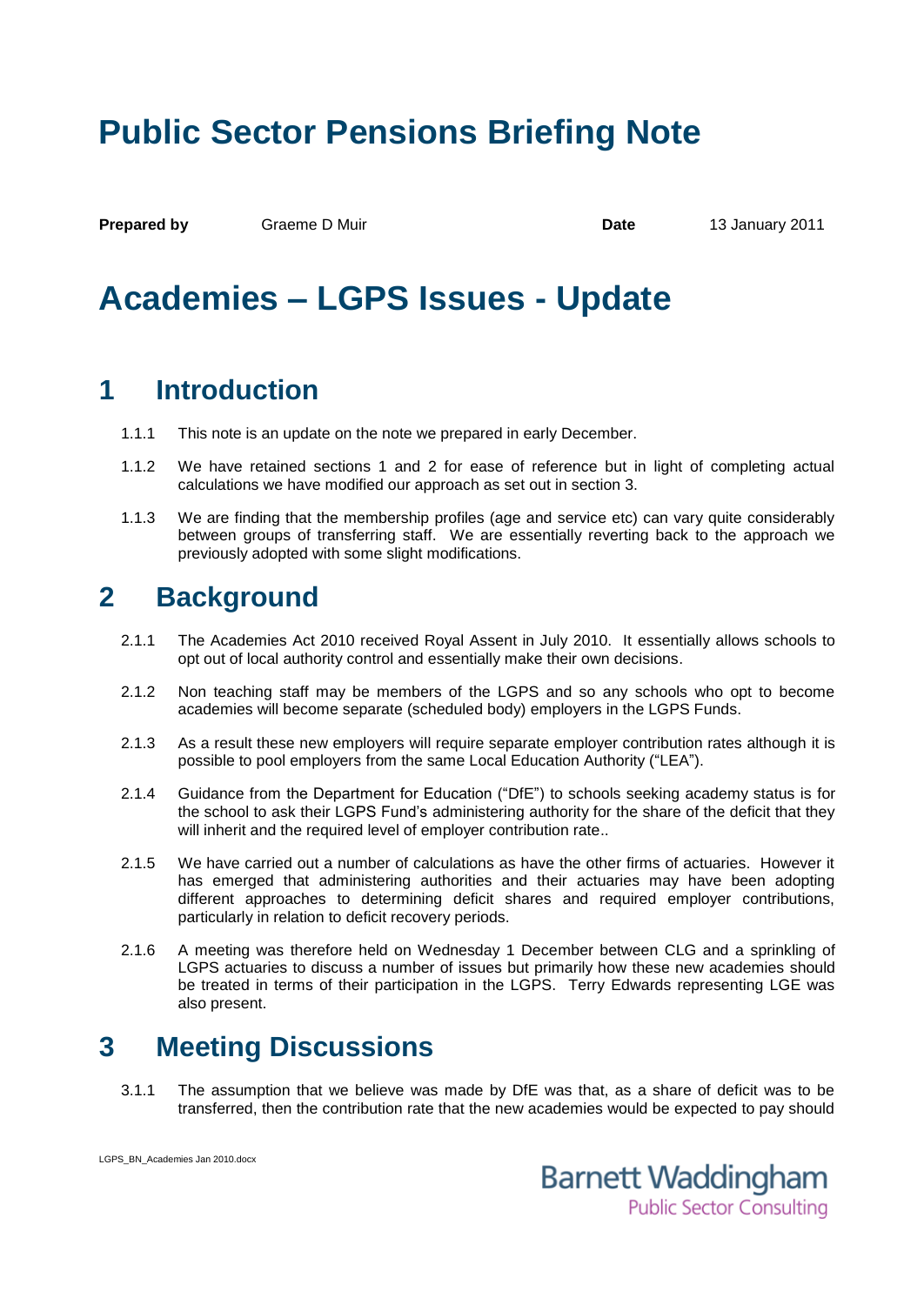be similar to the LEA rate although the guidance from DfE did indicate that the required rate could be higher than the existing LEA rate as it would be based on the membership profile of the school staff rather than the LEA as a whole.

- 3.1.2 We understand that some administering authorities have taken the view that in order to protect the Funds and local taxpayers that the recovery periods for the share of deficit that is passed across should be funded over a period of something of the order of 7 years which has, we believe, something to do with the period of time that these new academies will receive funding from Central Government – no doubt not quite as simple as that.
- 3.1.3 With most LGPS Funds adopting deficit recovery periods for the LEA a lot longer than 7 years, then this produces contribution rates that are much higher than the current employer rate that is being applied as an LEA school. Schools therefore who have been drawing up business plans to operate as academies are having to revisit these in light of much higher than anticipated pension costs.
- 3.1.4 This recovery period was discussed at length. The consensus view was that if the intention is that the new academy should be funded along the same lines as the LEA with long recovery periods, then, provided they can find some sort of guarantor (central Government being probably the only candidate), LGPS Funds and their actuaries would be relaxed about adopting long recovery periods. Thus if an academy failed before the deficit was fully funded then the unfunded deficit would not fall to the other employers in the Fund and ultimately local taxpayers.
- 3.1.5 It was left therefore that CLG and DfE would discuss further and hopefully agree an approach before 1 April.

#### **4 Approach to Calculations**

- 4.1.1 So what do we do in the meantime for those academies that are already in existence and those that are planning to convert and want to know what their deficit will be and their required contribution rate?
- 4.1.2 For all requests that we have still to respond to and any future requests, our approach will be to recommend that the new academies pay the existing LEA rate until 1 April 2011.
- 4.1.3 We will also revert to assessing the share of deficit that on an "active cover" approach. In our previous briefing note we said that we would adopt the "same LEA rate" approach. However we have encountered some issues with this approach. Further details of the this approach and our rationale is set out in the Appendix.
- 4.1.4 In terms of setting contribution rates for academies then if adopting the same recovery period as the LEA produces a total contribution rate higher than the proposed LEA rate for 2011/12 then we will certify the higher rate – in other words academies will not be allowed recovery periods longer than the LEA. This tends to be the case where the average age of the academy membership is older than the average age of the LEA.
- 4.1.5 If adopting the same recovery period produces a lower contribution rate than the LEA rate then we will adopt a shorter recovery period that produces the same rate as the LEA. This will mean the academy pays off its deficit more quickly which means less contributions in the long term in the same way as paying off your mortgage saves you future interest payments.
- 4.1.6 As always, happy to discuss further if required.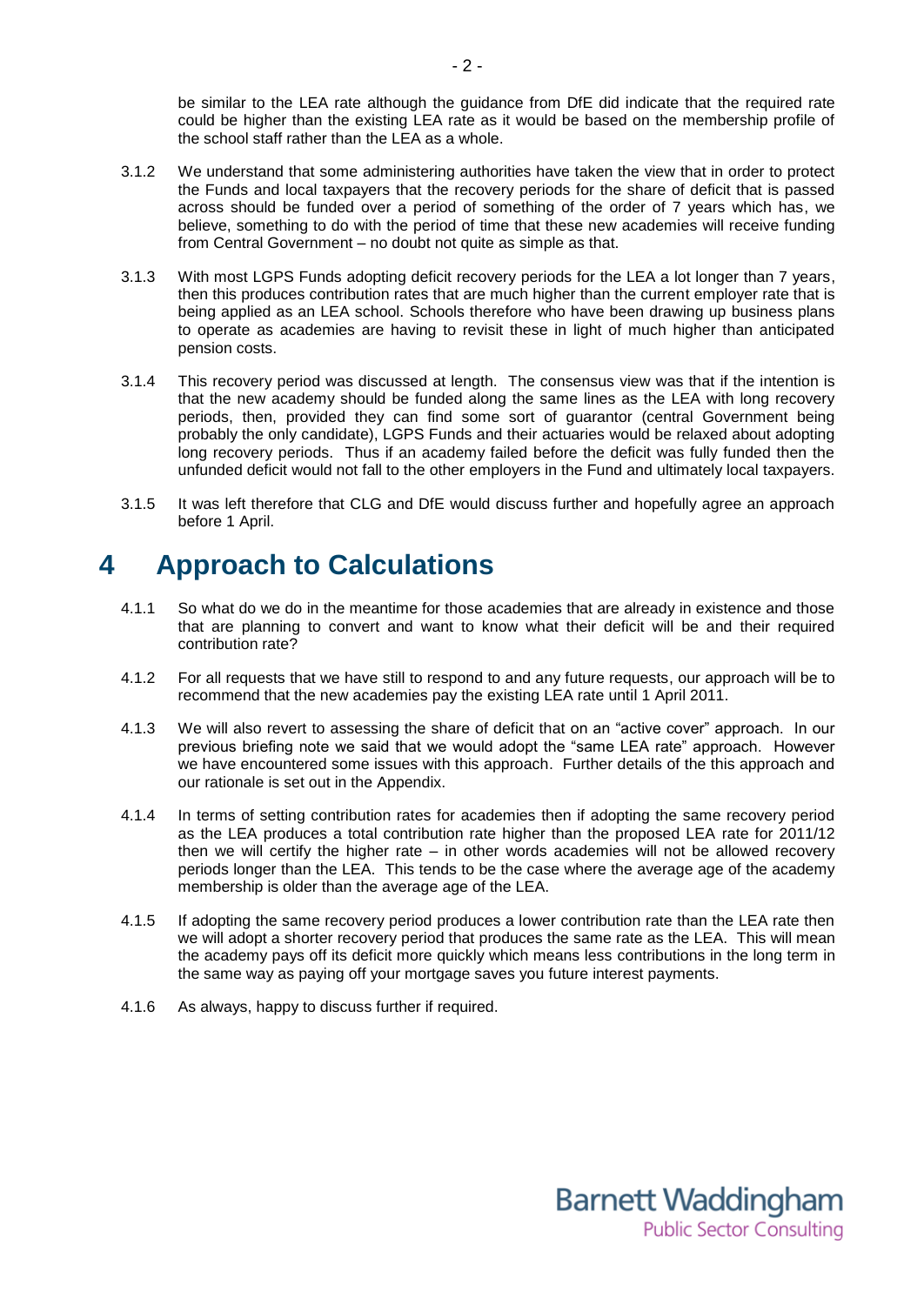## **Appendix – Share of Deficit Calculation**

Guidance from the Department for Education ("DfE") to schools seeking academy status is for the school to ask their LGPS Fund's administering authority for the share of the deficit that they will inherit and the required level of employer contribution rate.

- 3 -

In LGPS pension funds it is possible to track individual employers' share of the assets and liabilities provided they have historically been treated separately within the Fund.

When a new employer is created out of another then assuming the new employer is to leave the previous employer pool of assets and liabilities, we need to establish the new employer's liabilities and asset share.

It is of course possible to calculate the liabilities of the staff of the new employer as we can identify the transferring staff. In the case of the new academies we have a new employer being created out of the previous LEA.

However it is not possible to establish the share of assets that have accumulated in the Fund in respect of the new employer as the new employer has effectively been pooled with the previous employer (in the case of academies, the LEA).

Thus when a new employer or academy is being created we have the following information:

- Total assets for the previous employer/LEA ("TA")
- Total liabilities for the previous employer/LEA including active members of the new employer/academy ("TL")
- Active member liabilities for the previous employer/LEA ("AL")
- Pensioner and deferred pensioner liabilities for the previous employer/LEA ("PL")
- Total deficit for the previous employer/LEA ("TD")  $\bullet$
- Active member liabilities for the staff that will transfer to the new employer/academy ("XL")
- Pensionable payroll for the previous employer/LEA including the transferring staff ("TP")  $\bullet$
- Pensionable payroll for the transferring (academy) staff ("XP")

Where it is agreed that the new employer will start off on a fully funded basis, as is usually the case for Transferee Admission Bodies, then the Asset Share is calculated as the active member liabilities for the staff that will transfer to the new employer/academy ("XL").

Where there is to a transfer of a share of deficit then a different approach is required to establish the Asset Share.

The approach that is adopted is to first of all establish the share of the Total Deficit ("TD") that transfers to the new employer, or Deficit Share ("DS").

Once we have established the Deficit Share ("DS") we can then establish the Asset Share for the new employer ("AS") as new employer liabilities ("AL") less Deficit Share ("DS").

There are then a number of ways of calculating the Deficit Share ("DS") depending upon what we are trying to achieve as follows.